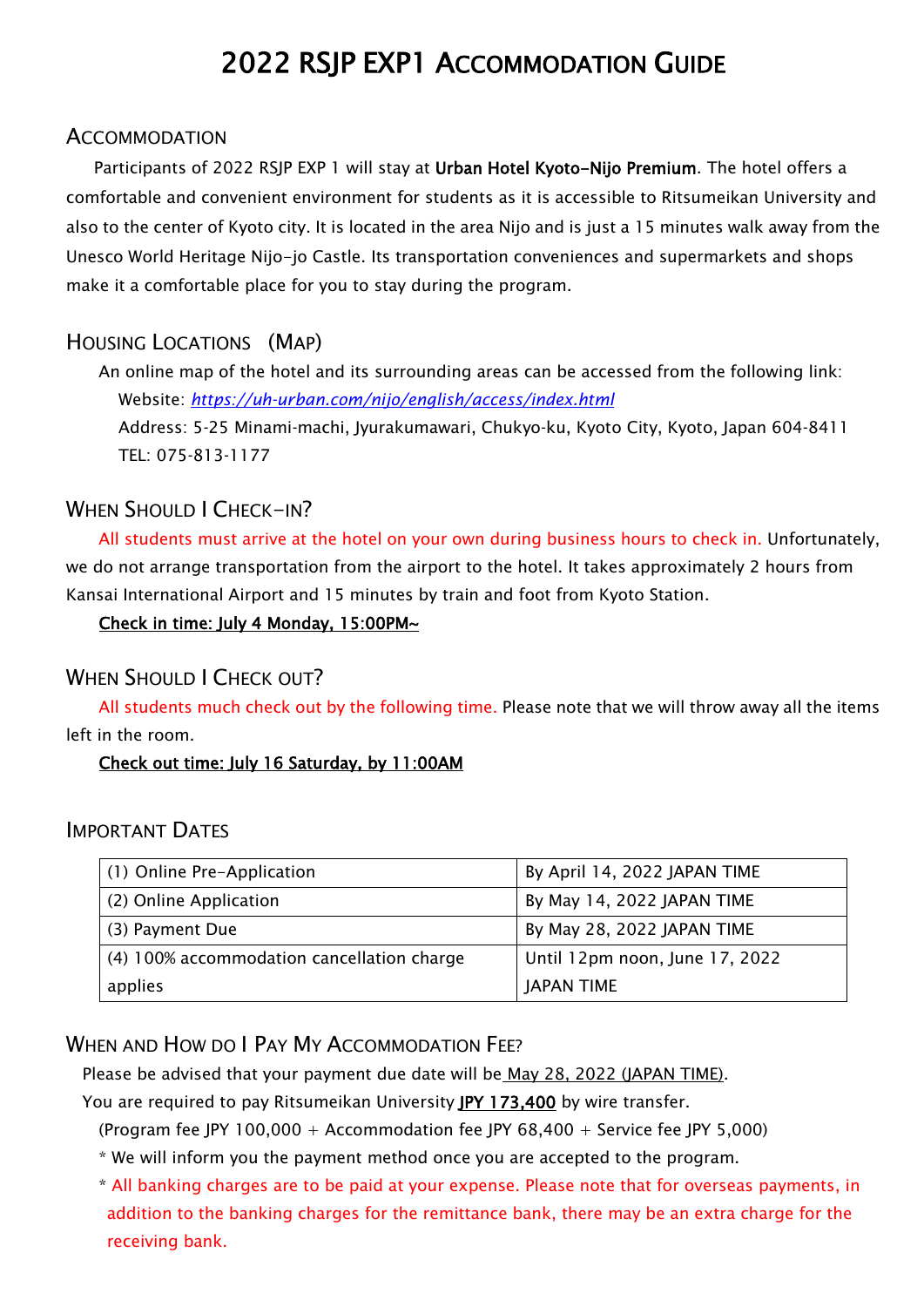# CONTACT INFORMATION

Study Abroad Center, Ritsumeikan University Address: 56-1 Toji-in, Kitamachi, Kita-ku, Kyoto 603-8346 TEL: +81-75-466-3009 (from outside Japan) FAX: +81-75-465-8112 (from outside Japan) RITSUMEIKAN E-MAIL: [rsjprwjp@st.ritsumei.ac.jp](mailto:rsjprwjp@st.ritsumei.ac.jp)

# HOTEL INFORMATION

| <b>[General Information]</b>    |                                                                     |  |
|---------------------------------|---------------------------------------------------------------------|--|
| Room Type                       | Single                                                              |  |
| <b>Room Details</b>             | Single room 20 $m^2$ , non-smoking, fully furnished                 |  |
| Room Fee (for whole stay)       | JPY 68,400                                                          |  |
| Payment methods                 | By wire transfer                                                    |  |
| [Room]                          |                                                                     |  |
| Toilet/Wash Basin               | 1 toilet/1 wash basin                                               |  |
| Baths/Showers                   | 1 shower *There is also a large public bath (included in room fee)  |  |
| Towels/Amenities                | Bath towel, body towel, face towel, bath mat, shampoo,              |  |
|                                 | conditioner, body soap, hand soap, toothbrush set, razor,           |  |
|                                 | hair brush                                                          |  |
| Refrigerator                    | 1 refrigerator                                                      |  |
| Furniture                       | 1 desk, 1 chair, 2 bunk beds, 1 hanger rack, television, air        |  |
|                                 | conditioner, Air purifier with humidification function,             |  |
|                                 | refrigerator, hair dryer, room wear, laundry bag, clothes brush,    |  |
|                                 | slippers, mug, shoe horn, hanger, shoe shine paper                  |  |
| Bedding                         | Provided                                                            |  |
| $A/C$ , Heating                 | <b>Yes</b>                                                          |  |
| Telephone                       | 1 phone (extension line)                                            |  |
| [Services]                      |                                                                     |  |
| Vending Machine                 | 1 vending machine                                                   |  |
| Microwave                       | 1 communal microwave on 1st floor                                   |  |
| Laundry                         | 4 communal coin washers/dryers                                      |  |
| Large public bath               | 15:00~1:00am/6:00~9:00                                              |  |
| Café/Restaurant                 | Breakfast/tea time/dinner available (not included in room fee)      |  |
| Bed Making/Cleaning             | Cleaned every 4 days                                                |  |
| In-room Internet Access         | Free Wi-Fi                                                          |  |
| <b>Rentable Amenities</b>       | Iron, kettle, phone charger, blanket, extension cord, nail clipper, |  |
|                                 | sewing set, desk lamp, deodorant spray, trouser presser             |  |
| [Access]                        |                                                                     |  |
| <b>Transportation to Campus</b> | 18 minutes bus ride                                                 |  |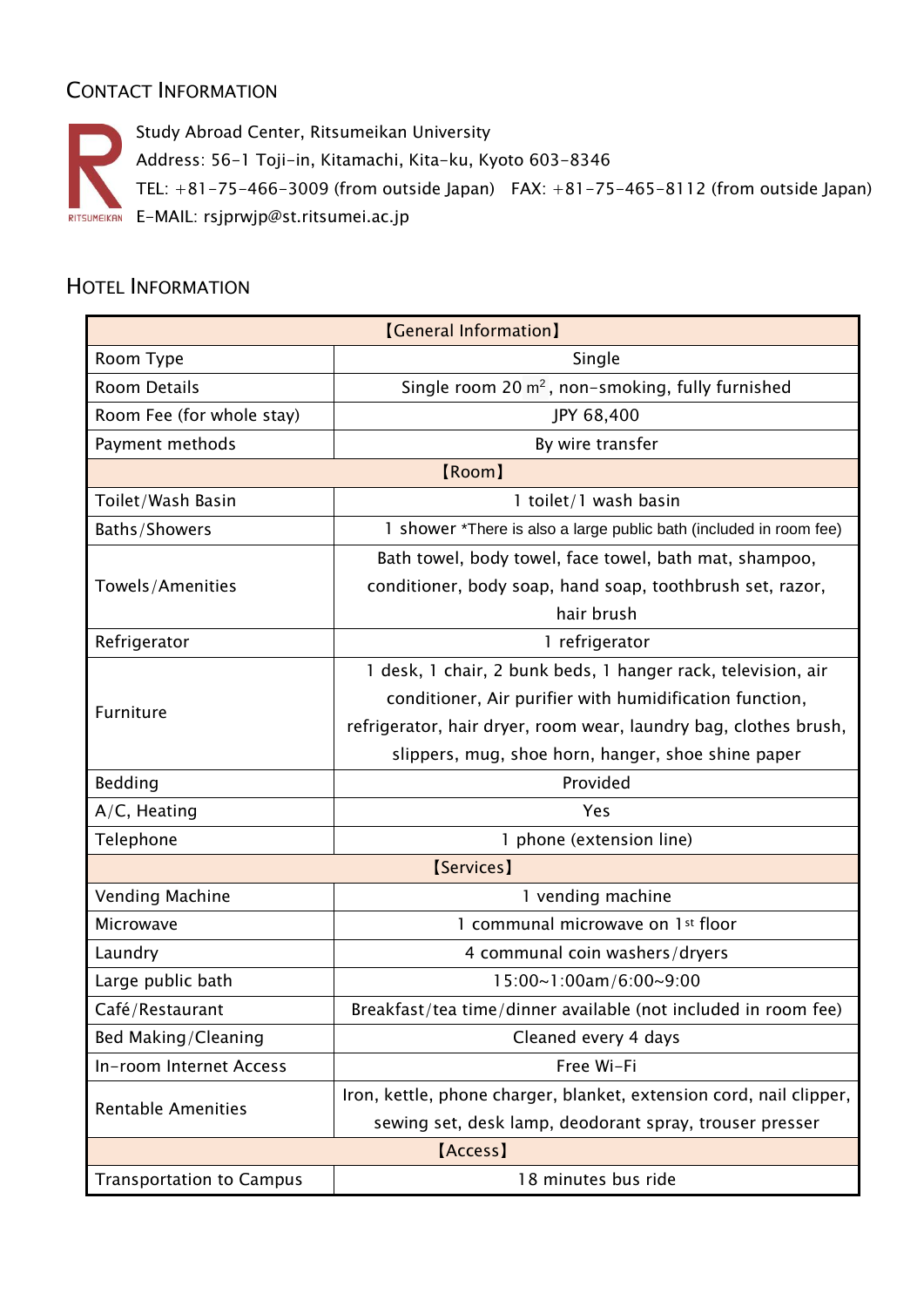### IMPORTANT POINTS REGARDING THE HOTEL

We would like you to keep the following in mind when living in this hotel;

- There are many other customers staying in the hotel. In order to avoid disturbances and help ensure a safe living environment for everyone, there are several rules in place such as yelling out loud, making loud noises, and restrictions on the use of shared areas/items. No parties are allowed in each room.
- Many students find that Japan has stricter rules and regulations than they are used to. We do not allow guests including buddies, friends, and family members to visit your rooms nor stay overnight.
- Please keep the communal areas clear of personal belongings and garbage, and keep them clean and orderly.
- If there is any noticeable damages or stains found in your room after check-out, you will be asked to pay for those repair or cleaning that may be necessary.
- The hotel is unable to receive mail or parcels. In case of emergency, Ritsumeikan University Study Abroad Center will be able to receive them, but please consult with one of the Study Abroad Center staffs in advance.
- Due to our regulation and safety reasons, you may not change your room with other participants. You are also not allowed to change your accommodation during the program period.
- Due to COVID-19 safety, use of the lounge on 1st floor is not allowed.
- In the case you are infected with COVID-19, you will be asked to follow instructions given by the Study Abroad Center.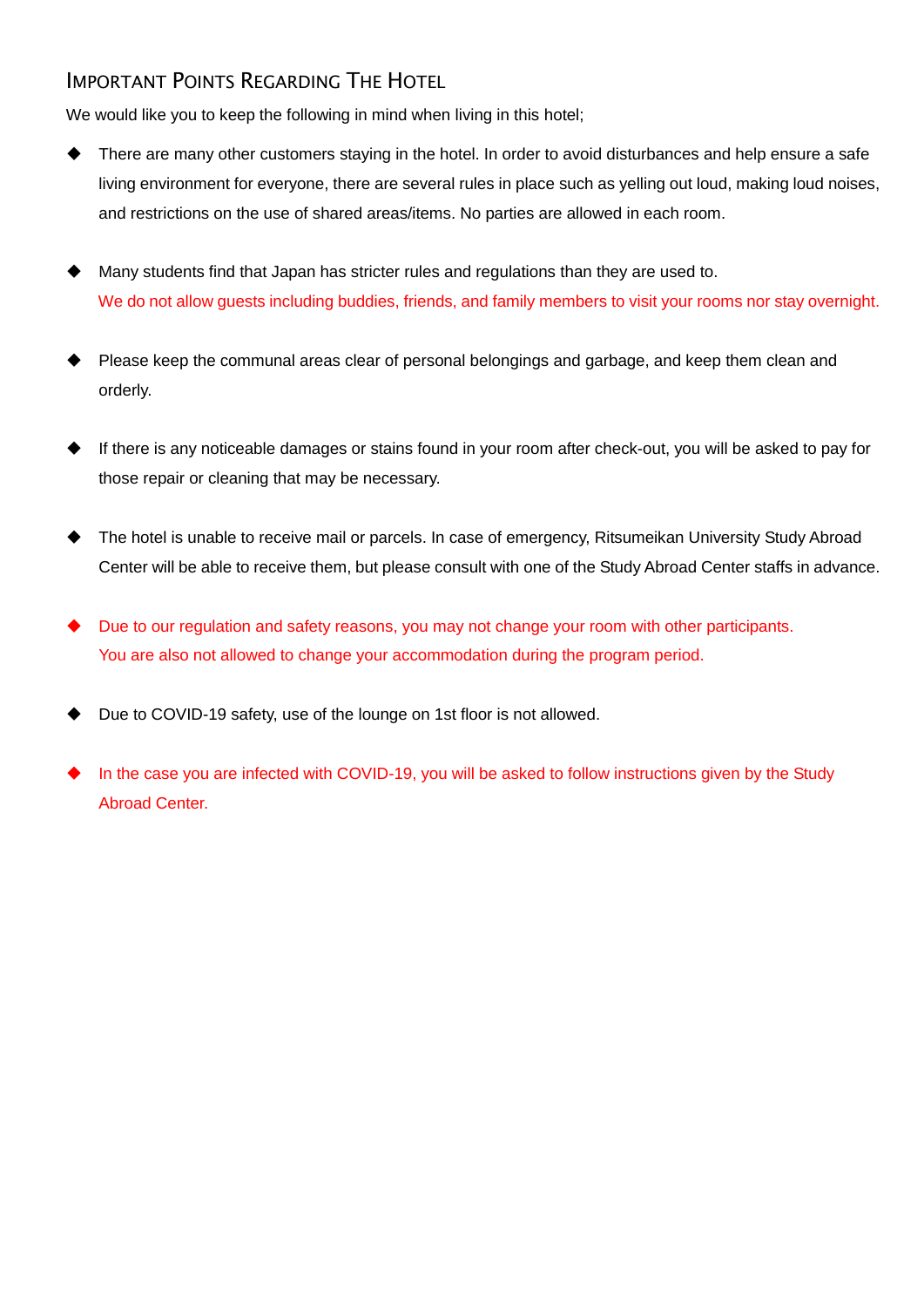# HOTEL PHOTOS

\*All pictures in this accommodation guide are for reference only, and may vary from the actual rooms.



Single room



Desk, TV, refrigerator | Shower | Shower | Bathroom







Coin laundry | Tront entrance